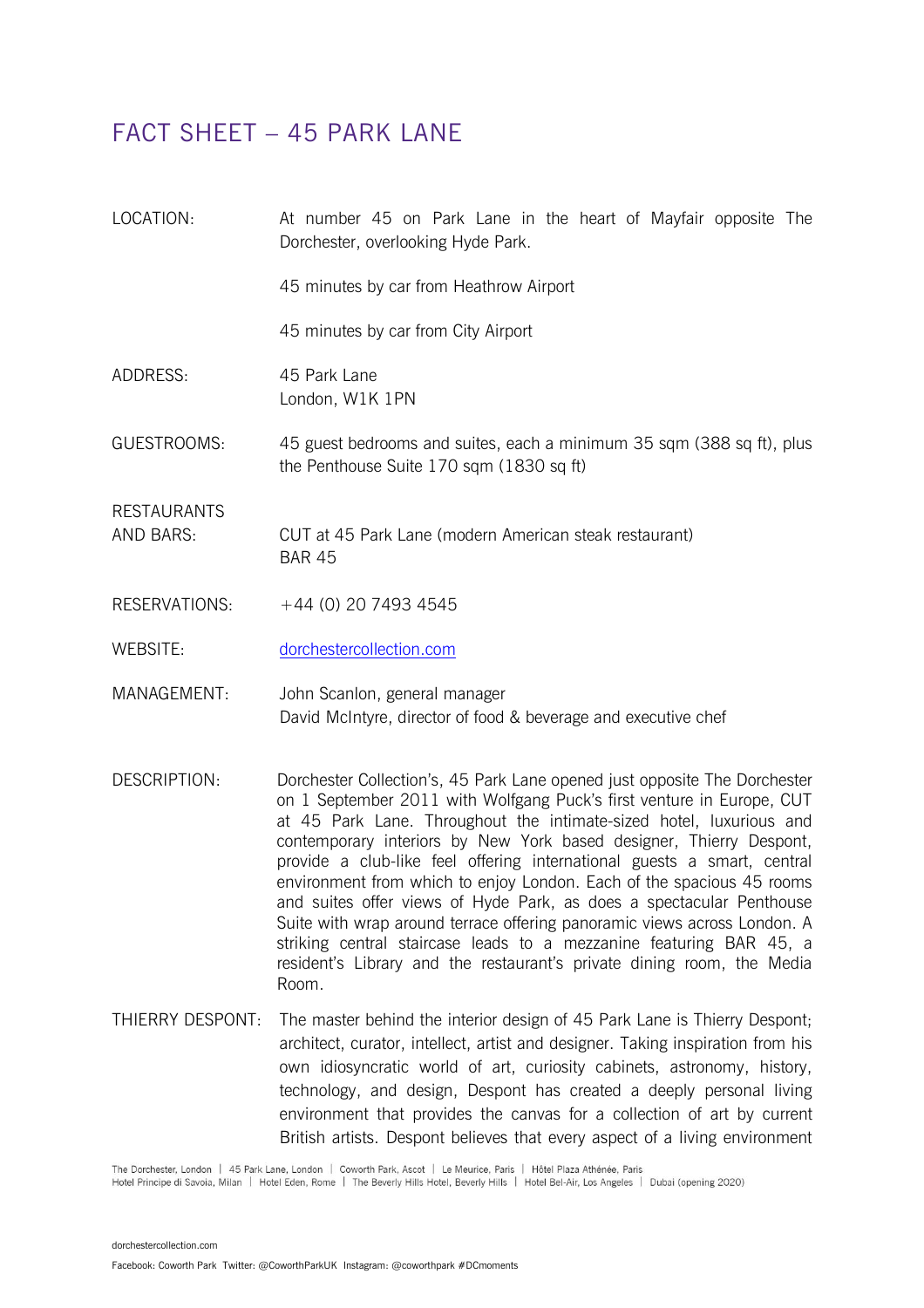is a reflection of the personality of those that inhabit it. This philosophy extends to his vision for 45 Park Lane, which he designed as if it were a private residence. The floor to ceiling light fixture was designed by British lighting company Dernier and Hamlyn and the cloud chandeliers at CUT at 45 Park Lane were designed by Brand Van Egmond. Furniture, carpets and lighting were designed bespoke for 45 Park Lane by Thierry Despont and crafted by Molteni & Dada.

Both the London location and the intimate size of the hotel defines the overall character, while interiors are decorated in a contemporary style with art deco influences such as rich dark natural materials, contrasting with light colours and sensual textures. The revamped façade is covered in bold horizontal "fins", and a wall panel hangs vertically across seven floors. A graduate of the École Nationale Supérieure des Beaux Arts of Paris with a Masters from Harvard and a stunning portfolio of international work, Despont also presented his art in Venice during the 2011 Biennale.

ARCHITECTS: Paul Davis + Partners were the executive architects on 45 Park Lane, working closely with Thierry W. Despont to realise the architectural and interior vision for the new Mayfair landmark. The architect practice and interior designer have a longstanding working relationship and have established a considerable collaborative portfolio, including a residence in Kensington Palace Gardens and a major London residential scheme. Paul Davis + Partners are a 95-strong London based practice with a national and international portfolio. The practice is renowned for its skilful integration of new buildings within historic urban environments, and for its expertise in high-end residential, commercial, cultural and mixed-use projects. The practice's vast experience in designing award winning buildings and masterplans for many of London's historically important neighbourhoods continues to attract clients from around the world. The original building was by Bauhaus architect Walter Gropius. Under Thierry Despont horizontal fins in powder coated aluminium were added to the building's exterior to emphasise the art deco curve of the building, and Portland stone was added to the ground floor pillars.

# GUEST ROOMS

AND SUITES: 45 guest bedrooms, of which 11 are suites, plus the Penthouse Suite – all feature a view of Hyde Park, bathroom mirrors with integrated televisions, Bang & Olufsen BeoVision 10-46 televisions and a BeoVision 7-55 television in the Penthouse Suite, Blue Ray players and safes with internal power points. Absolute serenity is provided by special glazing formed of two sheets of four mm glass with an air gap and a solar film to reduce heat gain from the sun. The Penthouse Suite features a wrap around roof terrace with panoramic views across the London skyline. Suites and rooms on each floor feature art selected for the hotel by Roy Ackerman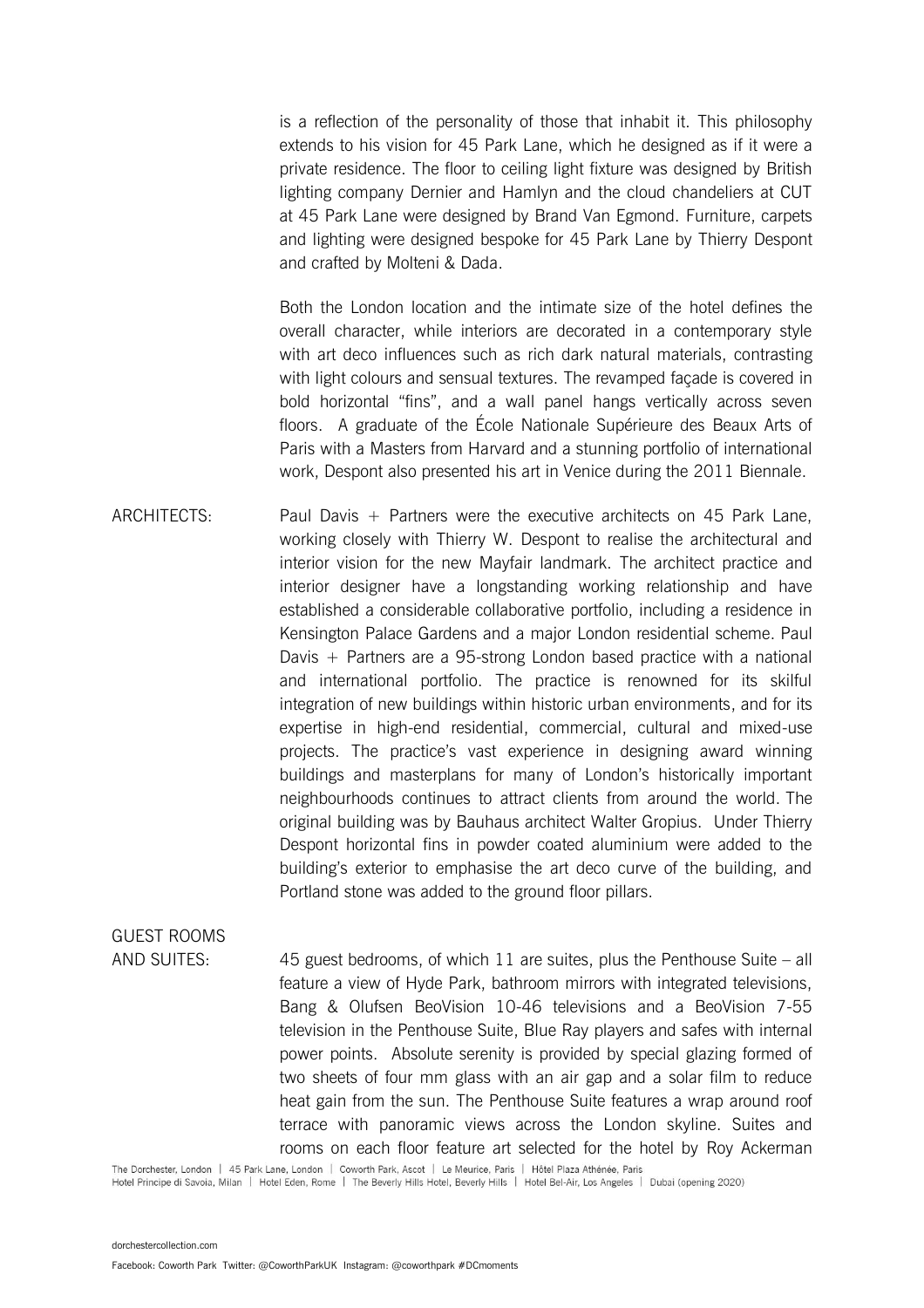CBE by British artists such as Sir Peter Blake, Damien Hirst, Bruce McLean, Joe Tilson, and Brendan Neiland. Rooms also feature bespoke amenities for 45 Park Lane by Aromatherapy Associates, and guests may borrow one of the hotel's distinctive purple Brompton bicycles.

- ARTISTS: Ground floor Damien Hirst, Second floor Bruce Maclean, Third floor Christian Furr, Fourth floor Bob Organ and various members of the Chelsea Arts Club (Maurice Cockrill, Tom Phillips, Brad Faine, Ivor Abrahams, Don Smith, Sir Peter Blake), Fifth floor Brendan Neiland, Sixth floor Joe Tilson, Seventh floor Martin Fuller, Eight floor Patrick Hughes, Penthouse Suite Sir Peter Blake. Sir Peter Blake's work is described as unique digital print on canvas with silkscreen glaze and is entitled Dancing Girls Over Rotten Row. Works by Bill Wyman are displayed up the staircase and in the Penthouse Suite corridor.
- EXHIBITIONS: While the artwork in the restaurant, guest rooms and corridors is permanent, the hotel also holds a series of intimate and exclusive temporary exhibitions and displays. To view exhibitions past and future, please see the website for the most up to date information.

### [https://www.dorchestercollection.com/en/london/45-park-lane/art](https://www.dorchestercollection.com/en/london/45-park-lane/art-exhibitions/)[exhibitions/](https://www.dorchestercollection.com/en/london/45-park-lane/art-exhibitions/)

Exhibitions held by 45 Park Lane's own artists provide guests with the chance to speak to the artist in residence over cocktail hour and view additional works to the permanent hotel collection giving insight into inspiration, technique and creativity.

- RESTAURANT: On 1 September 2011, world-renowned chef and restaurateur Wolfgang Puck made his restaurant debut in Europe when he opened CUT at 45 Park Lane, a modern American steak restaurant featuring great food in a contemporary and dynamic environment. Located in Dorchester Collection's contemporary art hotel, CUT at 45 Park Lane mirrors the award-winning original CUT in Beverly Hills and offers outstanding steaks, a superb wine list and impeccable service. From prime dry and wet aged beef to salads, and succulent pan-roasted lobster, sautéed and roasted whole fresh fish, the menu provides wide appeal. A carefully crafted wine list complements the menu with distinct international selections and a natural emphasis on American wines. The restaurant occupies the ground floor with seating for 70 guests, while a striking central staircase leads to a mezzanine featuring a library and BAR 45, with bar-dining for 30.
- LIBRARY: At the top of the grand staircase, guests can head straight to BAR 45, or turn left for the Fitness Studio or the well-stocked library.

The Dorchester, London | 45 Park Lane, London | Coworth Park, Ascot | Le Meurice, Paris | Hôtel Plaza Athénée, Paris Hotel Principe di Savoia, Milan | Hotel Eden, Rome | The Beverly Hills Hotel, Beverly Hills | Hotel Bel-Air, Los Angeles | Dubai (opening 2020)

[dorchestercollection.com](http://www.dorchestercollection.com/)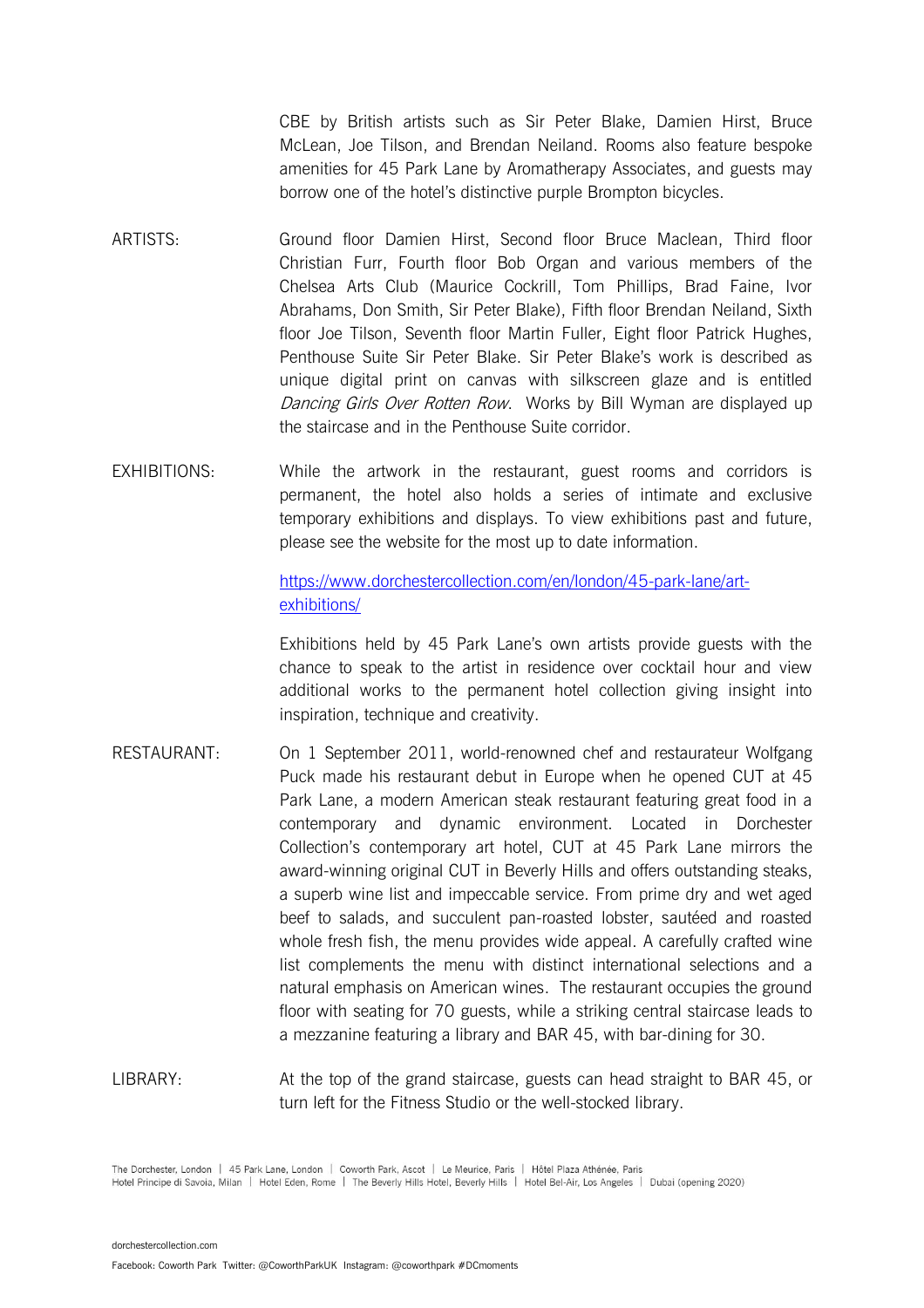#### MEDIA ROOM/PRIVATE DINING:

Ideal for those wanting to enjoy the culinary experience of CUT at 45 Park Lane within a more intimate setting, the private dining offering in the Media Room comfortably seats 12 diners and is available for breakfast, brunch, lunch and dinner. It can also be booked for meetings.

- DEDICATED HOSTS: A 24hr team of dedicated Hosts take care of every guest need.
- FITNESS STUDIO: 45 Park Lane's Fitness Studio features a Kinesis One machine which allows 200 resistance-based exercises using a system of grips, cables and weight stacks which together ensure absolute fluidity of movement and zero-impact exercise.

#### FURTHER FACILITIES:

Situated just next to The Dorchester, guests at 45 Park Lane are in close proximity to take advantage of The Dorchester's range of private function rooms, The Dorchester Spa and Carol Joy London Hairdressing Salon at The Dorchester Spa, as well as enjoying the outstanding level of dining offered at Alain Ducasse at The Dorchester, China Tang, The Grill at The Dorchester and The Promenade. Guests at 45 Park Lane have complimentary access to The Dorchester Spa's facilities and priority reservations at the restaurants.

- RATES: Rates include complimentary Wi-Fi, water and fruit juice. Guests may cross sign bills at any of Dorchester Collection's UK hotels.
- CHECK IN/OUT: 3pm Check In. 12pm Check Out. Late Sunday check out subject to availability.
- HISTORY: The development of Park Lane started around the 1720s along with the northern part of 500 acres of land north of the Thames (to the west of the City of London) now known as Mayfair – around Grosvenor Square. The Grosvenor family had inherited the land in 1677 through Mary Davies the wife of Sir Thomas Grosvenor. In the early 1960s the site of 45 Park Lane was designed as an office building by the famed Bauhaus architect Walter Gropius. Dorchester Collection started planning discussions with Westminster City Council in 2006 and in August 2008 Westminster City Council granted planning permission to convert 45 Park Lane into a hotel.
- OWNERSHIP: Opened in September 2011, 45 Park Lane is owned and managed by Dorchester Collection, which also counts The Dorchester in London, Coworth Park in Ascot (England), Le Meurice and Hotel Plaza Athenee in Paris, Hotel Principe di Savoia in Milan, Hotel Eden in Rome, The Beverly Hills Hotel and Hotel Bel-Air in Los Angeles.

The Dorchester, London | 45 Park Lane, London | Coworth Park, Ascot | Le Meurice, Paris | Hôtel Plaza Athénée, Paris

Hotel Principe di Savoia, Milan | Hotel Eden, Rome | The Beverly Hills Hotel, Beverly Hills | Hotel Bel-Air, Los Angeles | Dubai (opening 2020)